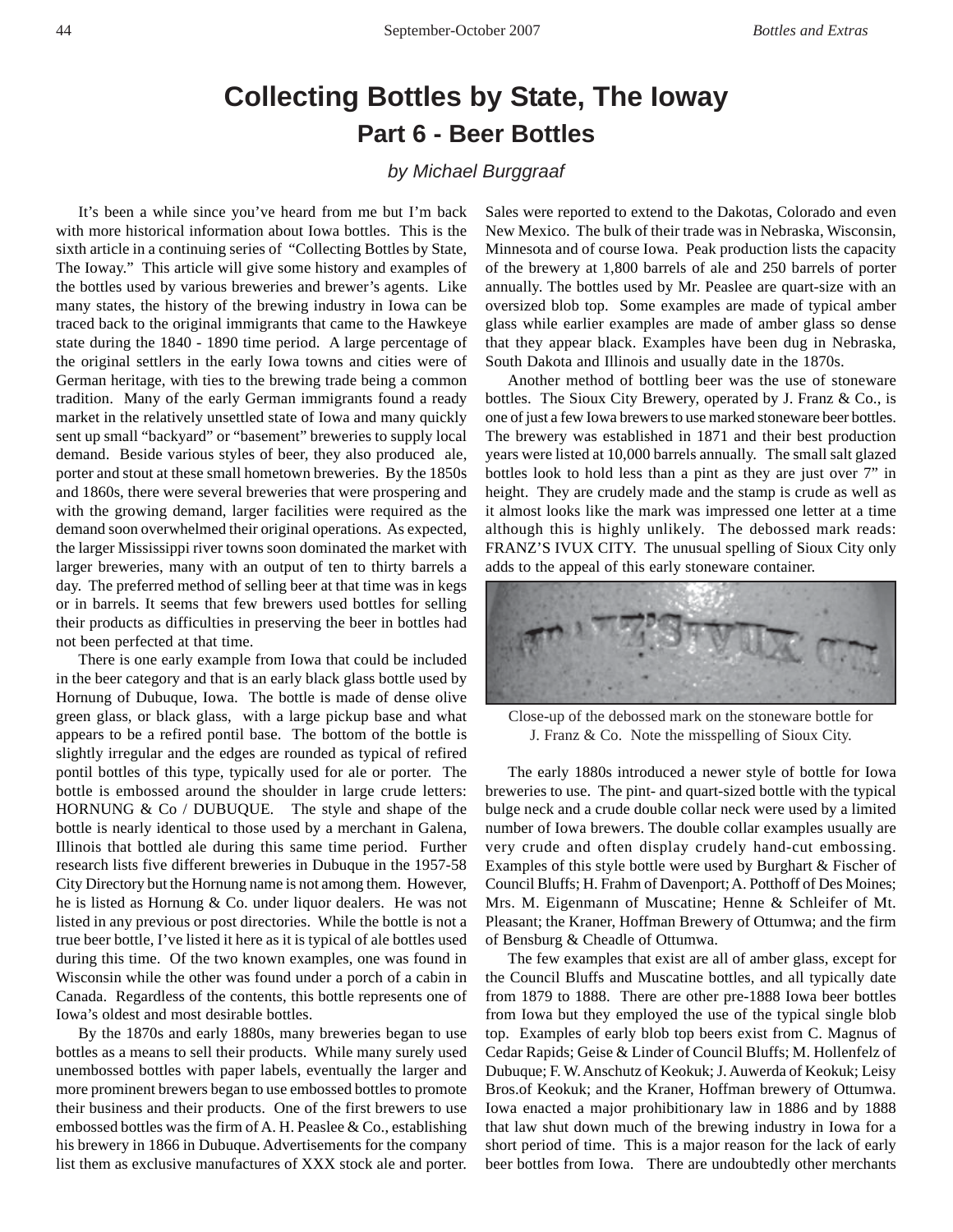

1850s black glass ale Hornung & Co., Dubuque.

One of the first brewers to use embossed bottles was the firm of A. H. Peaslee & Co., establishing his brewery in 1866 in Dubuque. Black glass example is on the left.



Trio of Magnus bottles from Cedar Rapids with closeup of the Magnus trademark in the inset.



Early 1880s double collar beer - Kraner - Hoffman, Ottumwa, Iowa.

that used this style of bottle in Iowa but until further examples from other breweries turn up, Iowa collectors can only wait.

By 1890, many of Iowa's breweries were back in business and several new breweries would be established during this decade. Nearly all of the embossed beer bottles used during this time frame are relatively plain with plain block style embossing within a round slugplate. Most used the common blob top lip and most were made of aqua glass with amber being used infrequently.

One brewery that strayed from the plain embossing was the Eagle Brewery operated by Christian Magnus of Cedar Rapids. The Eagle Brewery had been established in 1859 but it wasn't until 1868 that Christian Magnus became the sole proprietor of this large and highly successful brewery. Beginning in the 1890s, Mr. Magnus had his familiar trademark embossed on many of his bottles. The trademark displays a large wooden keg with an eagle perched on top. There is a male worker tapping the keg into a stoneware jug. This makes for attractive embossing and one that would become very familiar in Iowa.

All of the Magnus bottles used during this era are aqua with either blob tops or Baltimore loop style blob lips. Sizes vary from quarts to pints to the hard to find split or pony beer size that is embossed only with the trademark. There are also Hutchinson sodas embossed with the trademark and base embossed C. MAGNUS, CEDAR RAPIDS, IOWA. When Christian Magnus sold his interests in the brewery in 1898, the new owners renamed the company as The Magnus Brewing Company and used only crown top beer bottles without the use of the familiar trademark embossing. They did use a Hutchinson style bottle embossed with only block letters: THE MAGNUS BREWING CO., CEDAR RAPIDS, IA. All bottles with the embossed trademark can easily be dated to the 1890-1898 time frame.

The Magnus Brewery, like all other breweries in Iowa, was shut down at the end of 1915 due to a state wide prohibition law strictly enacted in 1916.

The 1890s also introduced the use of embossed bottles used by brewers agents. A brewers agent was usually a liquor dealer or saloon operator that sold beer from one of the larger nationally known breweries. It was also common practice for some of the larger soda bottling works in Iowa to also have a brewing agency. Schlitz, Pabst, The Fred Miller Brewing Co. and Anheuser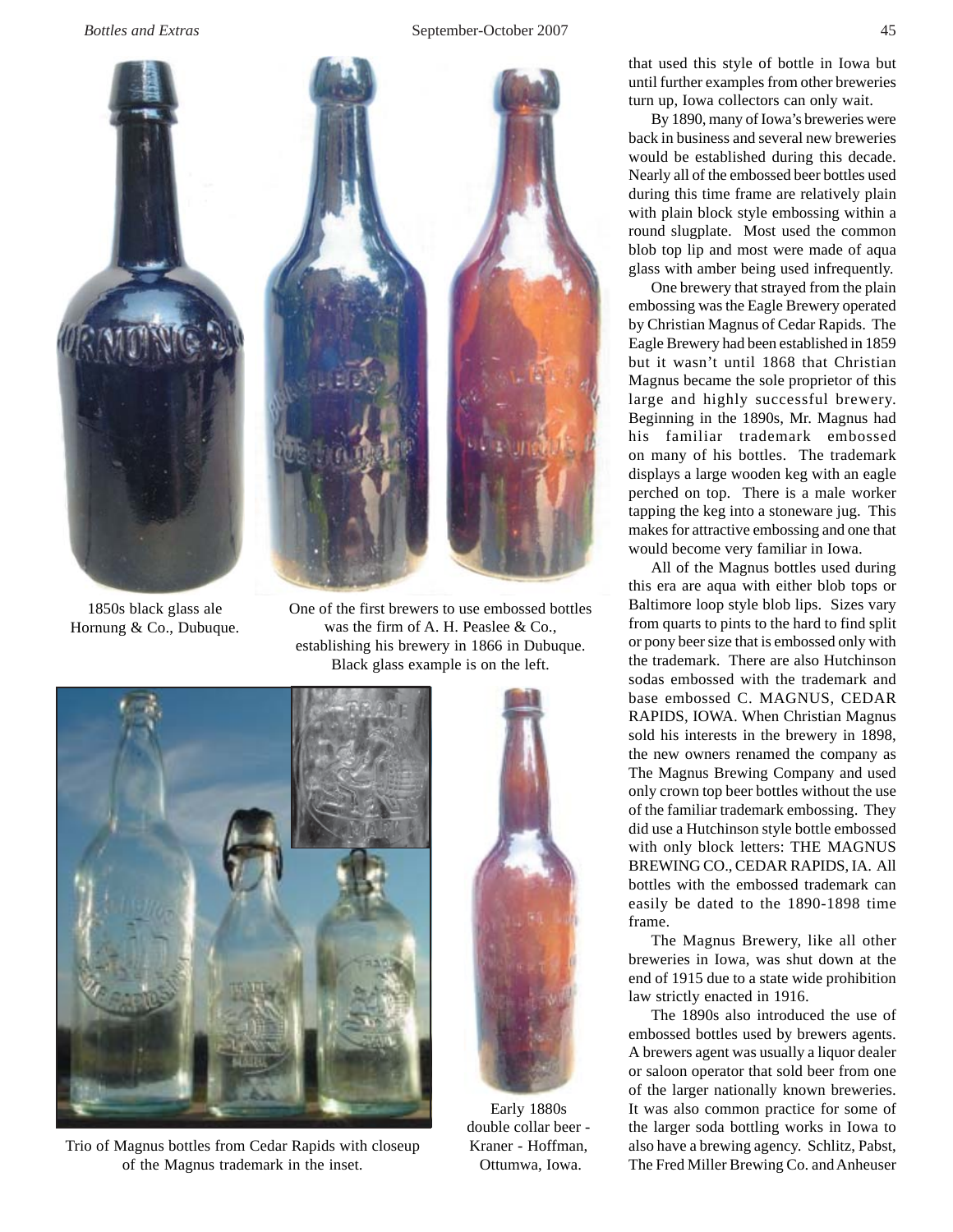## 46 September-October 2007 *Bottles and Extras*





H.J. Witt, Weiss Beer, Davenport, Iowa in deep green.

Quart beer from The New Vienna Brewing Co., New Vienna, Iowa *[Photo courtesy Bruce Mobley]*

Labeled only blob beer from the Ottumwa Brewing & Ice Co.



The five sizes of amber blob beers from Iowa beginning with the Pony beer on the left to the picnic beer on the right.

Busch are just a few examples of major breweries that sold beer through smaller agents in Iowa.

Typically, the bottles used are the same as those used by the larger breweries with slug plate embossing and blob top closures. For some unknown reason, most examples from Iowa are the pint-size with very few quart-size examples. The main difference is the embossing which usually represents the name or establishment of the brewing agency as opposed to having the name of the brewery embossed. Burlington, Iowa seems to have the most examples of brewers agent bottles with no less than five different individuals that used embossed bottles. Of course other Iowa towns had embossed bottles used by brewers agents also and one bottle from Sioux City is embossed with the name of the saloon which was called THE BODEGA.

One other bottle introduced during the 1890s was the use of a bright green bottle used by H. J. Witt, a prominent bottler in Davenport, Iowa. The bottles use a wire bail and a porcelain stopper to seal the blob top. They are embossed in a slugplate H. J. WITT / WIESS BEER / DAVENPORT, IA. The stoppers are usually marked H. J. WITT, DAVENPORT, IOWA. The bottles were made in amber and a deep green glass and also come in two sizes, a pint and a smaller pony beer.

H. J. Witt also carried on a brewing agency with the Wm. J. Lemp Brewing Company and the Val Blatz Brewing Company.

By the late 1890s, several breweries began to use the newer style crown top cap closure and by 1905 most all Iowa breweries had switched to using the crown top closure on their regular size bottles. Two firms in Burlington used a different style closure commonly referred to as a trim lip closure (illustrated below).



**Continued on Page 49.**